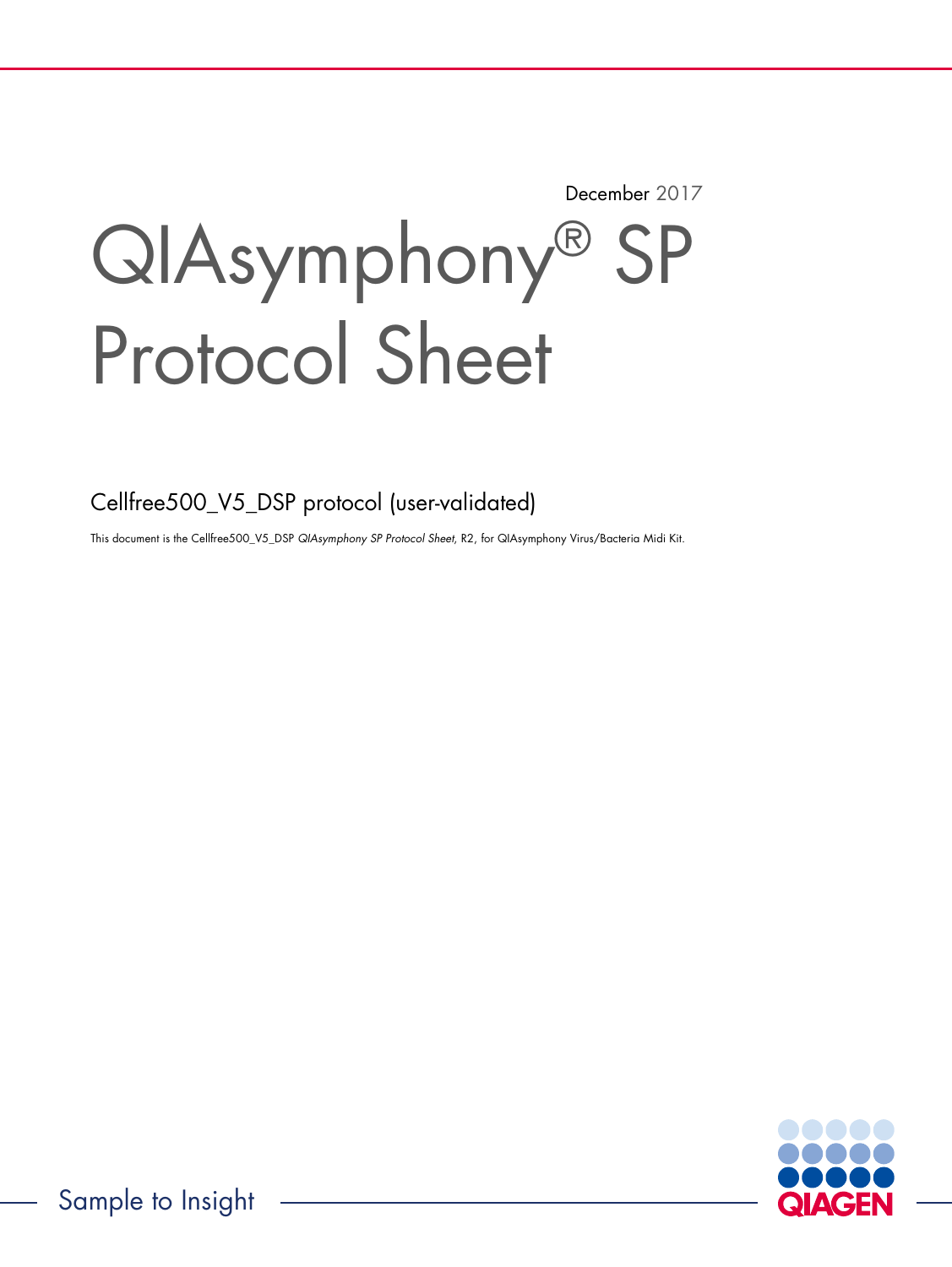## General information

The QIAsymphony Virus/Bacteria Kits are intended for molecular biology applications. This product is not intended for the diagnosis, prevention, or treatment of a disease.

Note: It is the user's responsibility to validate performance using this combination for any procedures used in their laboratory.

| Kit                              | QIAsymphony Virus/Bacteria Midi Kit |
|----------------------------------|-------------------------------------|
| Sample material*                 | Plasma, serum, and CSF              |
| Protocol name                    | Cellfree500 V5 DSP                  |
| Default Assay Control Set        | ACS Cellfree500 V5 DSP default IC   |
| Editable                         | Eluate volume: 60 µl, 85 µl, 110 µl |
| <b>Required software version</b> | Version 4.0 or higher               |

\* For additional information see "Preparation of sample material" and "Limitations", page 5.

# "Sample" drawer

| Sample type            | Plasma, serum, and CSF                                                                                                 |
|------------------------|------------------------------------------------------------------------------------------------------------------------|
| Sample volume          | Depends on type of sample tube used; for more information see<br>www.qiagen.com/products/qiasymphonyvirus/bacteriakits |
| Primary sample tubes   | See www.qiagen.com/products/qiasymphonyvirus/bacteriakits for more information                                         |
| Secondary sample tubes | See www.qiagen.com/products/qiasymphonyvirus/bacteriakits for more information                                         |
| <b>Inserts</b>         | Depends on type of sample tube used; for more information see<br>www.qiagen.com/products/qiasymphonyvirus/bacteriakits |
| Other                  | Carrier RNA-Buffer AVE mix required; use of internal control is optional                                               |

# "Reagents and Consumables" drawer

| Position A1 and/or A2 | Reagent cartridge (RC)                       |
|-----------------------|----------------------------------------------|
| <b>Position B1</b>    | n/a                                          |
| Tip rack holder 1-17  | Disposable filter-tips, 200 µl               |
| Tip rack holder 1-17  | Disposable filter-tips, 1500 µl              |
| Unit box holder 1-4   | Unit boxes containing sample prep cartridges |
| Unit box holder 1-4   | Unit boxes containing 8-Rod Covers           |

 $n/a = not applicable.$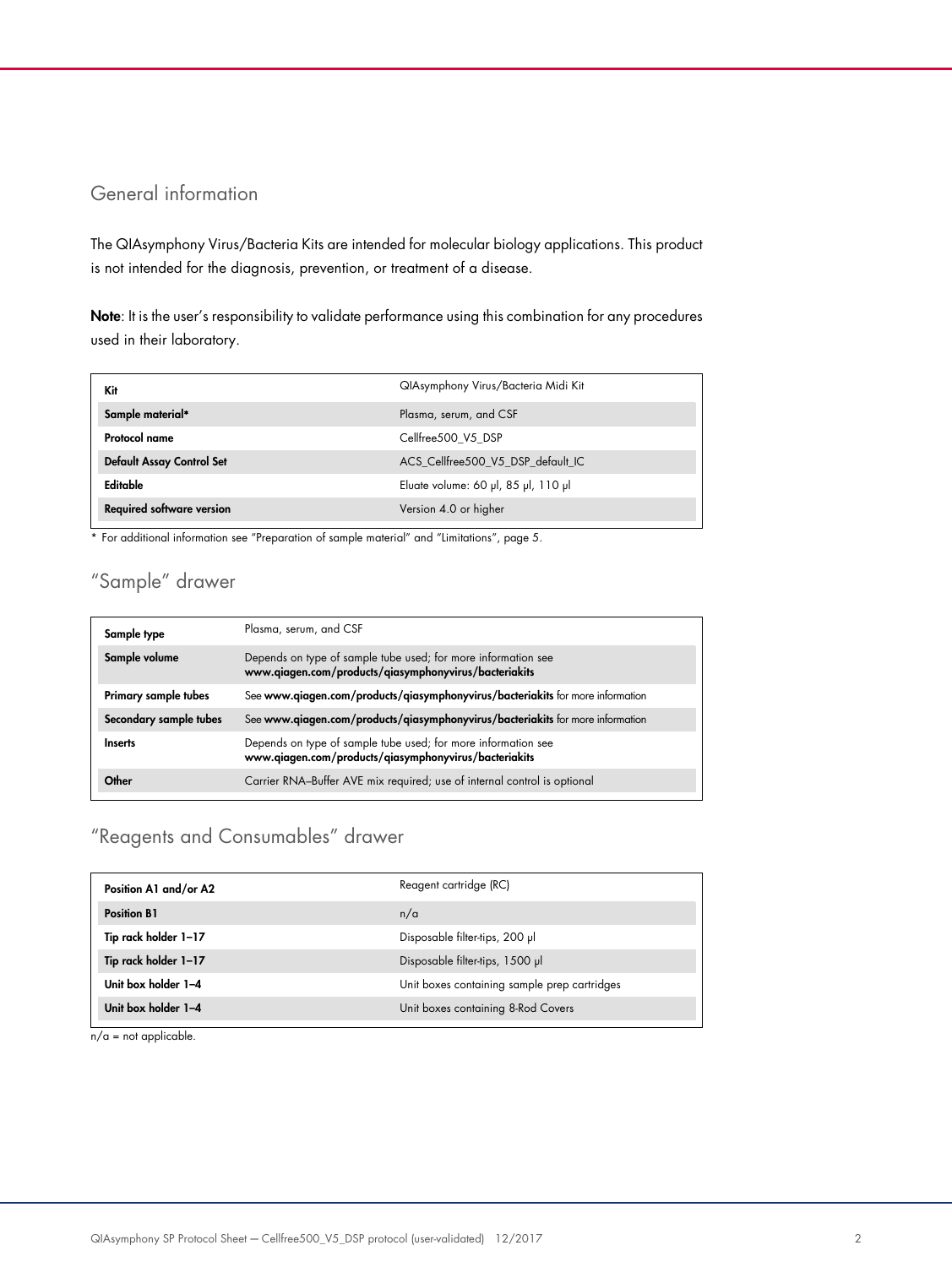# "Waste" drawer

| Unit box holder 1-4        | Empty unit boxes    |
|----------------------------|---------------------|
| Waste bag holder           | Waste bag           |
| Liquid waste bottle holder | Liquid waste bottle |

## "Eluate" drawer

| Elution rack (we recommend using slot 1, cooling position)<br><b>See</b><br>www.qiagen.com/products/qiasymphonyvirus/bacteriakits<br>for more information |  |
|-----------------------------------------------------------------------------------------------------------------------------------------------------------|--|
|-----------------------------------------------------------------------------------------------------------------------------------------------------------|--|

## Required plasticware

|                                                    | One batch,<br>24 samples* | Two batches,<br>48 samples* | Three batches,<br>72 samples* | Four batches,<br>96 samples* |
|----------------------------------------------------|---------------------------|-----------------------------|-------------------------------|------------------------------|
| Disposable filter-tips,<br>$200 \mu$ <sup>++</sup> | 32                        | 56                          | 80                            | 104                          |
| Disposable filter-tips,<br>1500 µl <sup>†</sup>    | 109                       | 198                         | 297                           | 386                          |
| Sample prep cartridges <sup>§</sup>                | 21                        | 42                          | 63                            | 84                           |
| 8-Rod Covers <sup>1</sup>                          | 3                         | 6                           | 9                             | 12                           |

\* Use of more than one internal control per batch and performing more than one inventory scan requires additional

disposable filter-tips. Use of less than 24 samples per batch decreases the number of disposable filter-tips required per run. † There are 32 filter-tips/tip rack.

‡ Number of required filter-tips includes filter-tips for 1 inventory scan per reagent cartridge.

§ There are 28 sample prep cartridges/unit box.

¶ There are twelve 8-Rod Covers/unit box.

Note: Numbers of filter-tips given may differ from the numbers displayed in the touchscreen depending on settings, for example, number of internal controls used per batch.

## Selected elution volume

| Selected elution volume (µl)* | Initial elution volume (µl) <sup>+</sup> |
|-------------------------------|------------------------------------------|
| 60                            | 90                                       |
| 85                            | 115                                      |
| 110                           | 140                                      |

\* The elution volume selected in the touchscreen. This is the minimum accessible volume of eluate in the final elution tube.

† The initial volume of elution solution required to ensure that the actual volume of eluate is the same as the selected volume.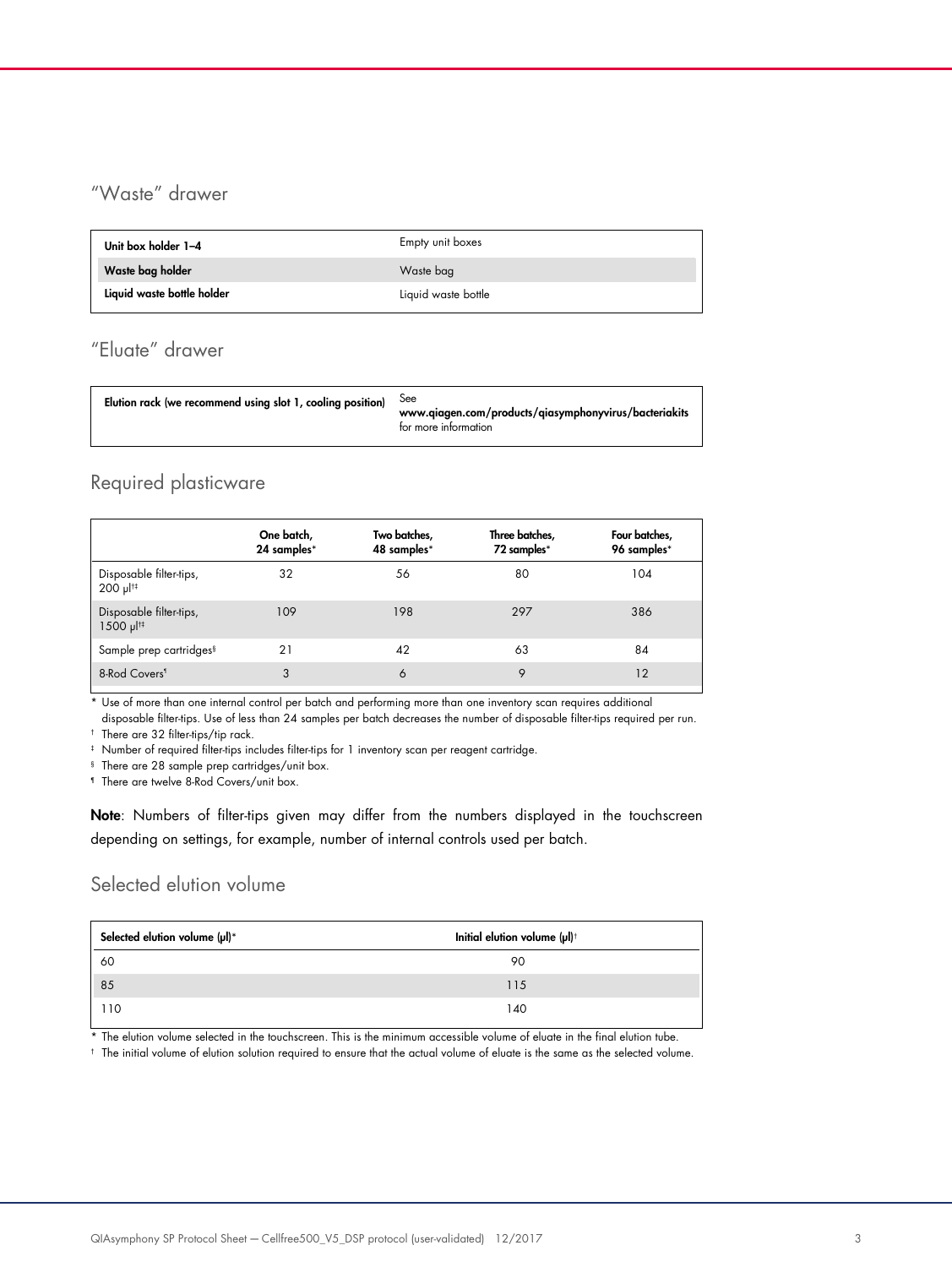Preparation of internal control–carrier RNA (CARRIER)–Buffer AVE (AVE) mixture

| Selected elution<br>volume (µl) | Volume stock carrier RNA<br>(CARRIER) (pl) | Volume internal<br>control $(\mu$ <sup>*</sup> | <b>Volume Buffer AVE</b><br>$(AVE)$ $(µ)$ | Final volume per<br>sample (µl) |
|---------------------------------|--------------------------------------------|------------------------------------------------|-------------------------------------------|---------------------------------|
| 60                              |                                            |                                                | 106                                       | 120                             |
| 85                              | 5                                          | 11.5                                           | 103.5                                     | 120                             |
| 110                             |                                            | 14                                             | 101                                       | 120                             |

\* The calculation of the amount of internal control is based on the initial elution volumes. Additional void volume depends on the type of sample tube used; see www.qiagen.com/products/qiasymphonyvirus/bacteriakits for more information.

Note: The values displayed in the table are for preparation of internal control-carrier RNA (CARRIER) mixture for a downstream assay that requires 0.1 µl internal control/µl eluate.

Tubes containing internal control–carrier RNA (CARRIER)–Buffer AVE (AVE) mixture are placed in a tube carrier. The tube carrier containing the internal control–carrier RNA (CARRIER)–Buffer AVE (AVE) mixture(s) must be placed in slot A of the sample drawer.

Depending on the number of samples to be processed, we recommend using 2 ml tubes (Sarstedt, cat. no. 72.693 or 72.694) or 14 ml 17 x 100 mm polystyrene, round-bottom tubes (Becton Dickinson, cat. no. 352051) for diluting the internal control, as described in the table below. The volume can be split into 2 or more tubes.

## Calculating the volume of internal control mixture

| Tube type                                                                                  | Name on QIAsymphony<br>touchscreen   | Calculation of internal control-carrier RNA<br>(CARRIER)-Buffer AVE (AVE) mixture volume<br>per tube |
|--------------------------------------------------------------------------------------------|--------------------------------------|------------------------------------------------------------------------------------------------------|
| Microtube 2 ml with cap; microtube 2 ml, PP,<br>SKIRTED, (Sarstedt, cat. No. 72.694)       | SAR#72.694<br>T2.0 ScrewSkirt        | $(n \times 120 \text{ pl}) + 360 \text{ pl}$ *                                                       |
| Microtube 2 ml with cap; microtube 2 ml, PP,<br>NON-SKIRTED, (Sarstedt, cat. No. 72.693)   | SAR#72.693<br>T <sub>2.0</sub> Screw | $(n \times 120 \text{ pl}) + 360 \text{ pl}$ *                                                       |
| Tube 14 ml, 17 x 100 mm polystyrene<br>round-bottom (Becton Dickinson, cat. no.<br>352051) | BD#352051<br>FalconPP 17x100         | $(n \times 120 \text{ pl}) + 600 \text{ pl}$                                                         |

Use this equation to calculate the required volume of internal control mixture (n = number of samples; 120  $\mu$  = volume of internal control–carrier RNA (CARRIER)–Buffer AVE (AVE) mixture; 360 µl = void volume required per tube). For example, for 12 samples (n = 12):  $(12 \times 120 \text{ µ}) + 360 \text{ µ}$  = 1800  $\text{µ}$ . Do not fill the tube with more than 1.9 ml (i.e., a maximum of 12 samples per tube). If more than 12 samples will be processed, use additional tubes, ensuring that the void volume is added per tube.

 $^\dagger$  Use this equation to calculate the required volume of internal control–carrier RNA (CARRIER)–Buffer AVE (AVE) mixture (n = number of samples; 120 µl = volume of internal control-carrier RNA (CARRIER)-Buffer AVE (AVE) mixture; 600 µl = void volume required per tube). For example, for 96 samples (n = 96):  $(96 \times 120 \text{ pl}) + 600 \text{ pl} = 12120 \text{ pl}$ .

#### See www.qiagen.com/products/qiasymphonyvirus/bacteriakits for required inserts.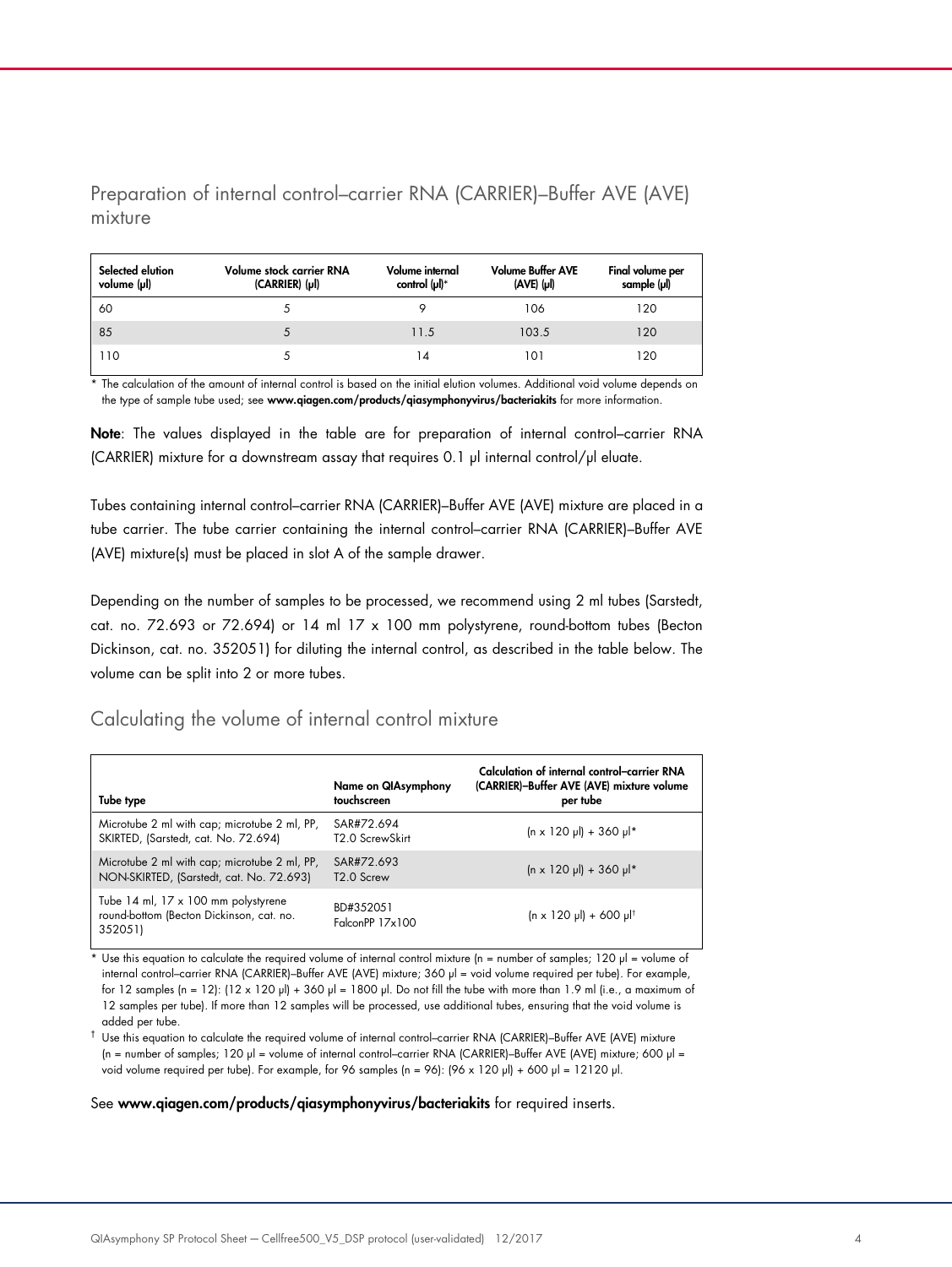## Preparation of sample material

When working with chemicals, always wear a suitable lab coat, disposable gloves, and protective goggles. For more information, consult the appropriate safety data sheets (SDSs), available from the product supplier.

#### Plasma, serum, and CSF samples

The purification procedure is optimized for use with plasma, serum, or CSF samples. Blood samples treated with EDTA or citrate as anticoagulant can be used for plasma preparation. Samples can be either fresh or frozen, provided that they have not been frozen and thawed more than once. After collection and centrifugation, plasma, serum, or CSF can be stored at 2–8ºC for up to 6 hours. For longer storage, we recommend freezing aliquots at –20ºC or –80ºC. Frozen plasma or serum must not be thawed more than once. Repeated freeze–thawing leads to denaturation and precipitation of proteins, resulting in a potential reduction in viral titers and, therefore, reduced yields of viral nucleic acids. If cryoprecipitates are visible in the samples, centrifuge at 6800 x  $g$  for 3 minutes, transfer the supernatants to fresh tubes without disturbing the pellets, and start the purification procedure immediately. Centrifugation at low g-forces does not reduce viral titers.

### Limitations

Blood samples treated with serum clot activator may cause reduced yields of viral nucleic acids. Do not use Greiner Bio-One® VACUETTE® Blood Collection Tubes containing Z Serum Clot Activator.

### Revision history

| Document revision history |                                                        |
|---------------------------|--------------------------------------------------------|
|                           | R2 12/2017 Update for QIAsymphony Software version 5.0 |

For up-to-date licensing information and product-specific disclaimers, see the respective QIAGEN® kit handbook or user manual. QIAGEN kit handbooks and user manuals are available at www.qiagen.com or can be requested from QIAGEN Technical Services or your local distributor.

Trademarks: QIAGEN®, Sample to Insight®, QIAsymphony® (QIAGEN Group); BD™ (Becton Dickinson and Company); Falcon® (Corning, Inc.); Bio-One®, VACUETTE® (Greiner Bio-One GmbH); Sarstedt® (Sarstedt AG and<br>Co.). Registered na 12/2017 HB-0678-S08-001 © 2017 QIAGEN, all rights reserved.